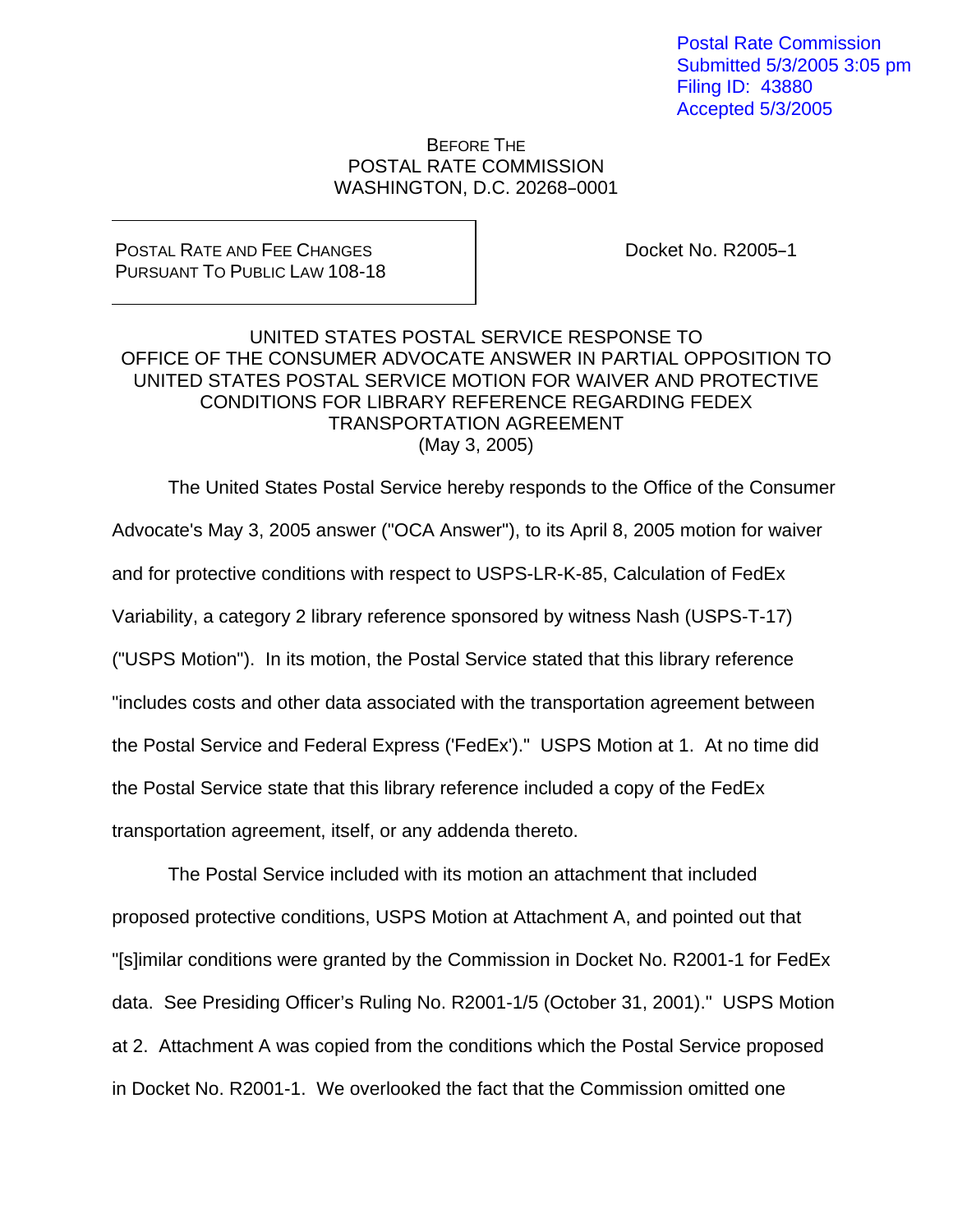paragraph (paragraph 2) from the proposed conditions when it issued POR No. R2001-1/5, referenced above, granting the protective conditions. In its Answer, OCA objects to including paragraph 2 in the protective conditions in the instant docket. OCA Answer at 2-3.

 The Postal Service has no objection to the Commission striking paragraph 2, as it did in Docket No. R2001-1, and issuing the same protective conditions that it issued in that case. Counsel in this docket simply neglected to exclude the paragraph the Commission had not adopted in Docket No. R2001-1, and is not proposing that the Commission's determination be reconsidered.

 It appears from OCA's Answer that OCA is under the impression that USPS-LR-K-85 contains the FedEx transportation agreement. OCA Answer at 1-3. Such is not the case.

 OCA appears to believe that review of the transportation agreement is necessary in this docket. OCA Answer at 1-3. In order to respond to OCA's concerns, the Postal Service would like to point out that a redacted version of the FedEx transportation agreement was filed in Docket No. R2001-1 as USPS-LR-J-97. In addition, the Postal Service today is filing a category 3 library reference containing similarly redacted versions of the two addenda to the FedEx Transportation Agreement that were in effect during the base year, and discussed by witness Nash (USPS-T-17).

Respectfully submitted,

UNITED STATES POSTAL SERVICE

By its attorneys:

2